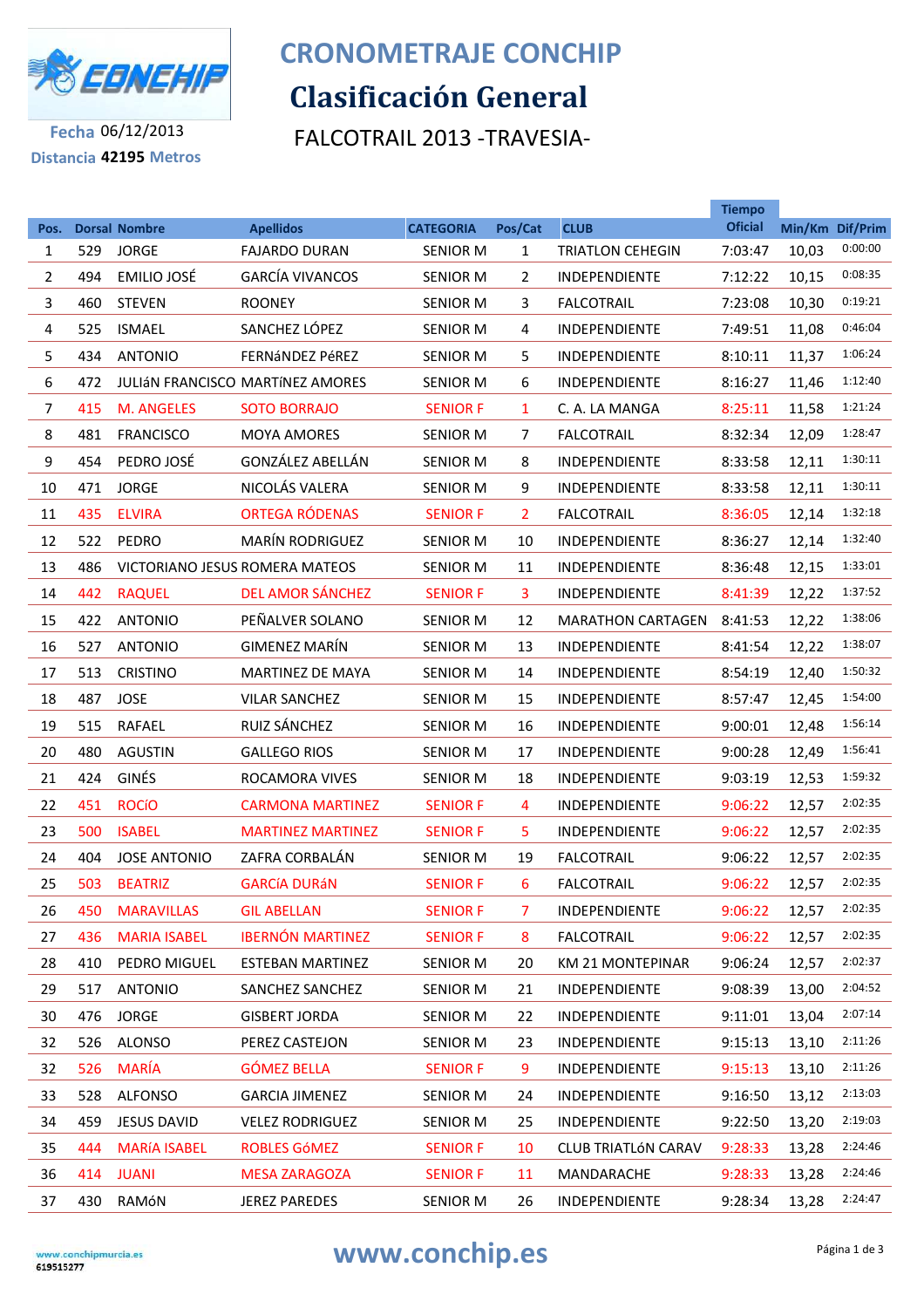|            |     |                                           |                                     | <b>CATEGORIA</b> |               | <b>CLUB</b>                | <b>Tiempo</b><br><b>Oficial</b> |       |                            |
|------------|-----|-------------------------------------------|-------------------------------------|------------------|---------------|----------------------------|---------------------------------|-------|----------------------------|
| Pos.<br>38 | 417 | <b>Dorsal Nombre</b><br><b>M. ANGELES</b> | <b>Apellidos</b><br>GAMBAO GONZáLEZ | <b>SENIOR F</b>  | Pos/Cat<br>12 | CLUB ATLETISMO LA M        | 9:30:47                         | 13,32 | Min/Km Dif/Prim<br>2:27:00 |
| 39         | 491 | <b>JOSE</b>                               | <b>ALVAREZ RAIGAL</b>               | <b>SENIOR M</b>  | 27            | <b>INDEPENDIENTE</b>       | 9:33:30                         | 13,35 | 2:29:43                    |
| 40         | 504 | CARLOS                                    | RODRIGUEZ IBAÑEZ                    | <b>SENIOR M</b>  | 28            | <b>FALCOTRAIL</b>          | 9:37:10                         | 13,41 | 2:33:23                    |
| 41         | 433 | <b>JESUS</b>                              | <b>GARCIA RAMON</b>                 | <b>SENIOR M</b>  | 29            | <b>INDEPENDIENTE</b>       | 9:37:56                         | 13,42 | 2:34:09                    |
| 42         | 482 | DANIEL                                    | DE LEON DIAZ                        | <b>SENIOR M</b>  | 30            | <b>INDEPENDIENTE</b>       | 9:38:00                         | 13,42 | 2:34:13                    |
| 43         | 420 | <b>ALFONSO</b>                            | <b>EGEA GONZALEZ</b>                | <b>SENIOR M</b>  | 31            | <b>INDEPENDIENTE</b>       | 9:41:46                         | 13,47 | 2:37:59                    |
| 44         | 502 | <b>ANA</b>                                | <b>RUBIO CORBALAN</b>               | <b>SENIOR F</b>  | 13            | <b>INDEPENDIENTE</b>       | 9:41:46                         | 13,47 | 2:37:59                    |
| 45         | 465 | <b>JAVIER</b>                             | <b>LEGAZ MADRID</b>                 | <b>SENIOR M</b>  | 32            | <b>INDEPENDIENTE</b>       | 9:44:43                         | 13,51 | 2:40:56                    |
| 46         | 411 | <b>JOSE FRANCISCO</b>                     | <b>CAVA LOPEZ</b>                   | <b>SENIOR M</b>  | 33            | <b>GRUPO SENDERISTA DE</b> | 9:46:06                         | 13,53 | 2:42:19                    |
| 47         | 518 | <b>JUAN ANTONIO</b>                       | <b>MOLINA ROBLES</b>                | <b>SENIOR M</b>  | 34            | <b>INDEPENDIENTE</b>       | 9:46:11                         | 13,54 | 2:42:24                    |
| 48         | 484 | ANGEL                                     | <b>GALLARDO PEDRERO</b>             | <b>SENIOR M</b>  | 35            | <b>INDEPENDIENTE</b>       | 9:46:14                         | 13,54 | 2:42:27                    |
| 49         | 441 | <b>CONCEPCION</b>                         | <b>LORENTE JIMENEZ</b>              | <b>SENIOR F</b>  | 14            | <b>INDEPENDIENTE</b>       | 9:48:15                         | 13,56 | 2:44:28                    |
| 50         | 521 | <b>ANDRES</b>                             | CHACÓN PACHECO                      | <b>SENIOR M</b>  | 36            | <b>FALCOTRAIL</b>          | 9:58:24                         | 14,11 | 2:54:37                    |
| 51         | 496 | <b>FRANCISCO</b>                          | <b>GARCIA MARTINEZ</b>              | <b>SENIOR M</b>  | 37            | <b>INDEPENDIENTE</b>       | 9:58:24                         | 14,11 | 2:54:37                    |
| 52         | 497 | <b>DIEGO</b>                              | <b>FERNANDEZ HORTELANO</b>          | <b>SENIOR M</b>  | 38            | <b>INDEPENDIENTE</b>       | 9:58:24                         | 14,11 | 2:54:37                    |
| 53         | 474 | <b>EUGENIO</b>                            | SÁNCHEZ FERNÁNDEZ                   | <b>SENIOR M</b>  | 39            | <b>INDEPENDIENTE</b>       | 9:59:15                         | 14,12 | 2:55:28                    |
| 54         | 419 | PEDRO                                     | <b>GALLEGO SANCHEZ</b>              | <b>SENIOR M</b>  | 40            | <b>CEXCARTAGENA</b>        | 9:59:22                         | 14,12 | 2:55:35                    |
| 55         | 470 | <b>JUAN ANTONIO</b>                       | <b>RUIZ ARACIL</b>                  | <b>SENIOR M</b>  | 41            | <b>GRUPO SENDERISTA LO</b> | 10:01:22                        | 14,15 | 2:57:35                    |
| 56         | 483 | <b>ANTONIO</b>                            | <b>GAZQUEZ MILLAN</b>               | <b>SENIOR M</b>  | 42            | <b>INDEPENDIENTE</b>       | 10:06:06                        | 14,22 | 3:02:19                    |
| 57         | 478 | <b>FRANCISCO JOSE</b>                     | <b>CANO LOPEZ</b>                   | <b>SENIOR M</b>  | 43            | <b>INDEPENDIENTE</b>       | 10:07:20                        | 14,24 | 3:03:33                    |
| 58         | 427 | <b>RAFA</b>                               | ARCO MUñOZ                          | <b>SENIOR M</b>  | 44            | ULTRA TRAIL BENIDOR        | 10:08:26                        | 14,25 | 3:04:39                    |
| 59         | 403 | <b>ANTONIO</b>                            | <b>GONZALEZ-CONDE LOPEZ</b>         | <b>SENIOR M</b>  | 45            | <b>FALCOTRAIL</b>          | 10:10:33                        | 14,28 | 3:06:46                    |
| 60         | 477 | <b>FRANCISCO</b>                          | PAREJA SANCHEZ                      | <b>SENIOR M</b>  | 46            | <b>INDEPENDIENTE</b>       | 10:21:41                        | 14,44 | 3:17:54                    |
| 61         | 512 | AVELINO                                   | SANCHEZ MARTINEZ                    | <b>SENIOR M</b>  | 47            | <b>INDEPENDIENTE</b>       | 10:21:43                        | 14,44 | 3:17:56                    |
| 62         | 452 | <b>MAVI ESTER</b>                         | <b>BELMONTE MARTINEZ</b>            | <b>SENIOR F</b>  | 15            | <b>INDEPENDIENTE</b>       | 10:27:17                        | 14,52 | 3:23:30                    |
| 63         | 443 | <b>MARIA ISABEL</b>                       | <b>SANCHEZ AGUDO</b>                | <b>SENIOR F</b>  | 16            | INDEPENDIENTE              | 10:27:18                        | 14,52 | 3:23:31                    |
| 64         | 495 | <b>JESUS</b>                              | <b>LEAL LLOPIS</b>                  | SENIOR M         | 48            | <b>FALCOTRAIL</b>          | 10:28:43                        | 14,54 | 3:24:56                    |
| 65         | 408 | <b>JOSE ANTONIO</b>                       | SANCHEZ FERNANDEZ                   | <b>SENIOR M</b>  | 49            | ADENOW                     | 10:31:29                        | 14,58 | 3:27:42                    |
| 66         | 413 | <b>JOSEFA</b>                             | <b>SANCHEZ GOMEZ</b>                | <b>SENIOR F</b>  | 17            | <b>G.S. LOS QUINTOS</b>    | 10:33:09                        | 15,00 | 3:29:22                    |
| 67         | 421 | PEDRO                                     | PAGAN MORENO                        | <b>SENIOR M</b>  | 50            | INDEPENDIENTE              | 10:33:30                        | 15,01 | 3:29:43                    |
| 68         | 453 | <b>ANTONIA</b>                            | <b>MENDOZA LOPEZ</b>                | <b>SENIOR F</b>  | 18            | INDEPENDIENTE              | 10:37:19                        | 15,06 | 3:33:32                    |
| 69         | 498 |                                           | ANTONIO RAMON MORENO MEROñO         | <b>SENIOR M</b>  | 51            | INDEPENDIENTE              | 10:37:19                        | 15,06 | 3:33:32                    |
| 70         | 530 | <b>JOSE</b>                               | SANCHEZ BARCELO                     | SENIOR M         | 52            | INDEPENDIENTE              | 10:41:26                        | 15,12 | 3:37:39                    |
| 71         | 524 | <b>CRISTINA</b>                           | <b>CEREZUELA TORRES</b>             | <b>SENIOR F</b>  | 19            | INDEPENDIENTE              | 10:41:28                        | 15,12 | 3:37:41                    |
| 72         | 523 | ANDRES                                    | <b>BUIGUES DURAN</b>                | <b>SENIOR M</b>  | 53            | INDEPENDIENTE              | 10:41:28                        | 15,12 | 3:37:41                    |
| 73         | 412 | PEDRO                                     | <b>MOLINA FERNANDEZ</b>             | SENIOR M         | 54            | <b>GRUPO SENDERISTA LO</b> | 10:44:18                        | 15,16 | 3:40:31                    |
| 74         | 428 | <b>JULIAN VICTOR</b>                      | DEL POZO SANZ                       | <b>SENIOR M</b>  | 55            | <b>CEX CARTAGENA</b>       | 10:44:19                        | 15,16 | 3:40:32                    |
| 75         | 489 | <b>JUAN MARIA</b>                         | <b>SOLER RUIZ</b>                   | <b>SENIOR M</b>  | 56            | MTB CARAVACA               | 10:45:33                        | 15,18 | 3:41:46                    |
| 76         | 508 | MANUEL                                    | ORTEGA MONTORO                      | SENIOR M         | 57            | INDEPENDIENTE              | 10:50:35                        | 15,25 | 3:46:48                    |
| 77         | 462 | <b>RODOLFO</b>                            | <b>VILLENA LAPAZ</b>                | SENIOR M         | 58            | INDEPENDIENTE              | 10:50:36                        | 15,25 | 3:46:49                    |
| 78         | 516 | FRANCISCO JESÚS                           | PRADOS SOLER                        | <b>SENIOR M</b>  | 59            | INDEPENDIENTE              | 10:50:59                        | 15,26 | 3:47:12                    |
| 79         | 520 | <b>MARIA DEL MAR</b>                      | <b>MARTINEZ PRIOR</b>               | <b>SENIOR F</b>  | 20            | INDEPENDIENTE              | 11:02:30                        | 15,42 | 3:58:43                    |
| 80         | 519 | MANUEL                                    | MAESO SANCHEZ MIGAL                 | <b>SENIOR M</b>  | 60            | INDEPENDIENTE              | 11:02:30                        | 15,42 | 3:58:43                    |
| 81         | 511 | GONZALO                                   | PIÑERO CRUZ                         | <b>SENIOR M</b>  | 61            | CLUB SENDERISMO AN         | 11:02:31                        | 15,42 | 3:58:44                    |

## www.conchip.es **Página 2 de 3**